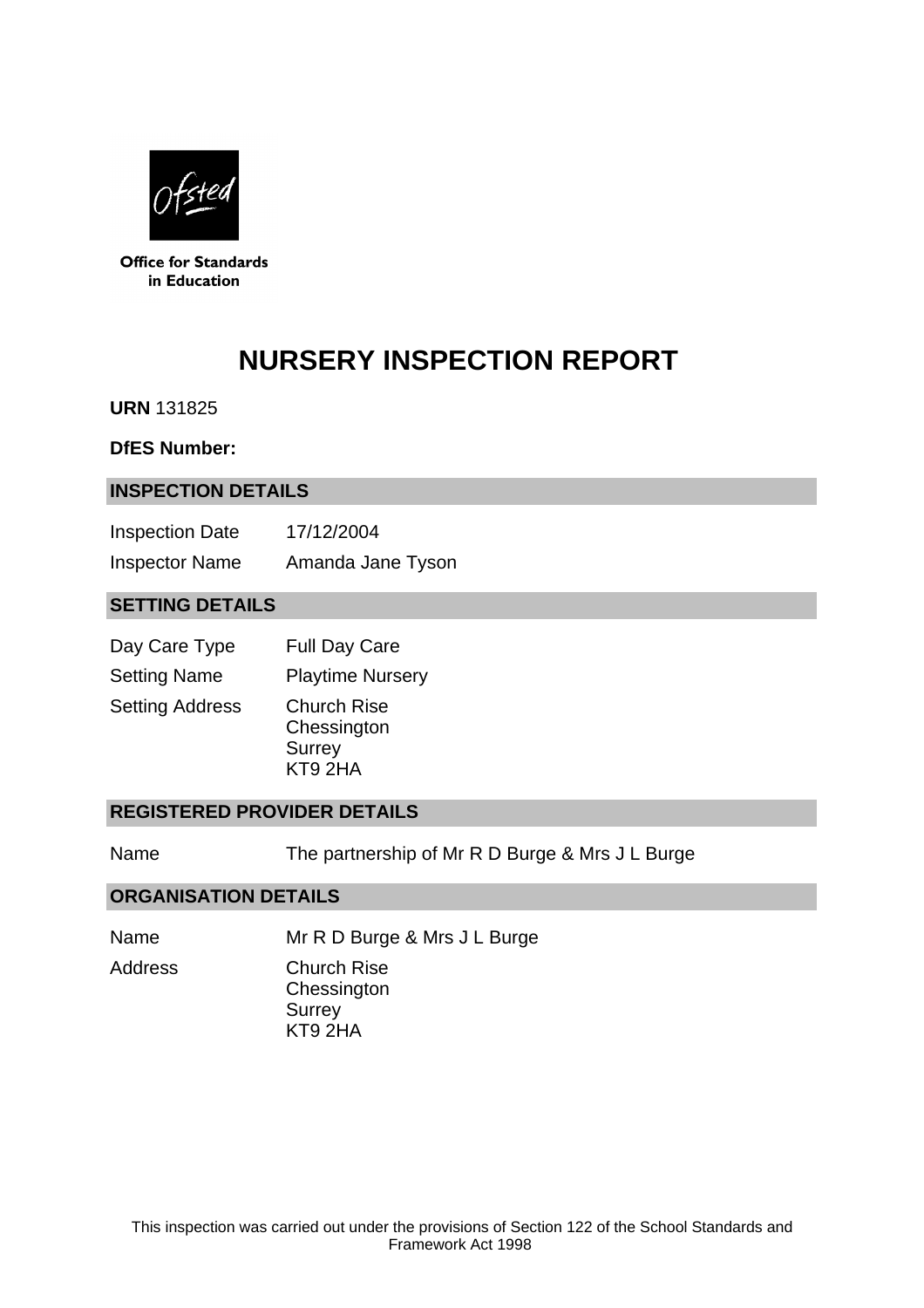## **ABOUT THE INSPECTION**

The purpose of this inspection is to assure government, parents and the public that the nursery education for funded three and four year old children is of an acceptable quality. Inspection of nursery education also identifies strengths and weaknesses so that providers can improve the quality of educational provision and help children to achieve the early learning goals (elgs) by the end of the Foundation Stage. This inspection report must be made available to all parents.

If the setting has been inspected previously, an action plan will have been drawn up to tackle issues identified. This inspection, therefore, must also assess what progress has been made in the implementation of this plan.

#### **Information about the setting**

Playtime Nursery opened in 1979. It operates from a one-storey building, which is converted into three rooms and a conservatory, with toilet facilities, a small office and kitchen area. There is an outdoor play area, which provides both grassed and paved play areas. It serves the local area and is located within easy commuting to Kingston town centre.

There are currently 61 children from five months to five years on roll and this includes eight funded 3 year olds. There are currently no funded four year olds on roll. Children attend for a variety of sessions. The setting has the provision to support children with special needs and those who speak English as an additional language. Transport is provided for taking and collecting some children from nursery school.

The nursery opens five days a week all year round from 07:30 to 18:00.

There are 14 staff and the owner working with the children. Most staff are full-time and all have early years qualifications, to at least NVQ level 2 or are working towards this. The setting are working towards the Quality In Learning and Teaching accreditation (QuILT) and receive support from a teacher/mentor from the Early Years Development and Childcare Partnership.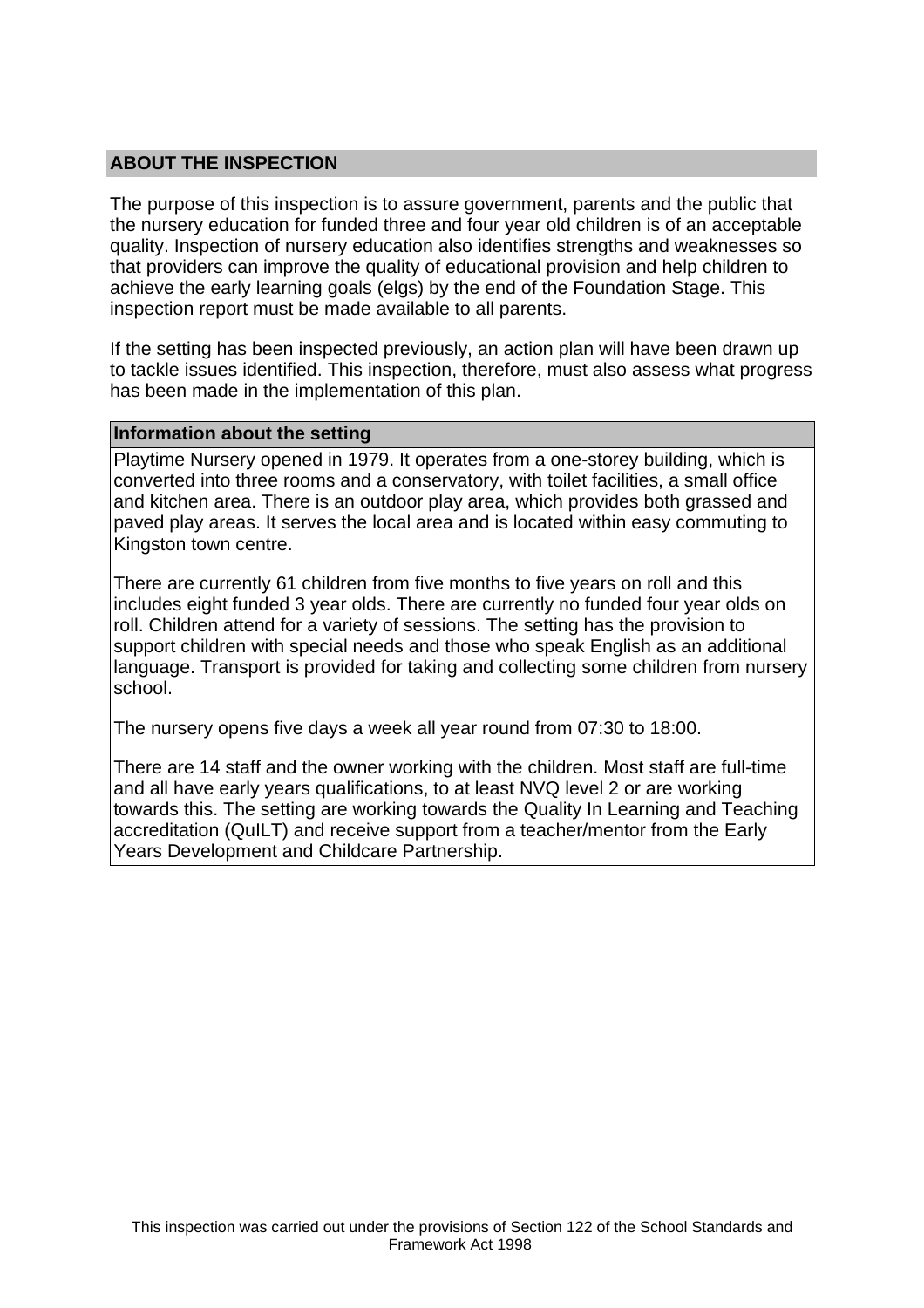# **INSPECTION OF THE NURSERY EDUCATION PROVISION FOR FUNDED THREE AND FOUR YEAR OLDS.**

## **How effective is the nursery education?**

Playtime Nursery provides high quality nursery education, where children are making very good progress towards the early learning goals.

The quality of teaching is very good. Staff are committed and motivated to providing an exciting and interesting curriculum, which is enhanced by their sound knowledge of the early learning goals. Children are consistently absorbed in a hive of activity, they exude happiness and confidence and are inquisitive and interested in learning. The free-flow organisation of activities encourages high levels of independence. Topics and themes are exceptionally well supported with a wide range of excursions, very good use is made of the developing outdoor play area and the inclusion of maths and literacy learning opportunities, within all play activities is inspirational. Children's progress towards the early learning goals is well monitored and documented and used to inform curriculum planning. However, individual next steps for learning are not consistently identified for all children.

The highly effective leadership and management ensures a reliable, consistent and dedicated staff team. Staff training and development opportunities are good and staff morale is high. The management team have a united approach, they demonstrate a clear vision for the future and their participation in the "Quality In Learning and Teaching" accreditation scheme highlights a pro-active approach to improving practice and the provision for nursery education.

Partnership with parents is very good. High levels of written and verbal communication keep them informed of curriculum plans, group learning intentions and nursery activities. Whilst children's assessment reports are evaluative, examples are not consistently detailed. Methods for encouraging parental contribution to learning are particularly innovative and parents are highly committed to supporting the emphasis of enabling children to "learn through play".

#### **What is being done well?**

- Children's motivation in learning, high levels of self esteem, happiness and confidence is fostered by staff's keen interest, and exciting curriculum plans. Children are eager to share their experiences in large group times, which are exceptionally well managed by skilled staff communication techniques and enable all children to fully participate.
- Staff's observations of children's learning and development are recorded with clear examples.
- The free-flow organisation of the nursery setting encourages children to choose their own activities and initiate their own play. They select resources for themselves, design their own models and pictures and are encouraged to manage practical self help tasks.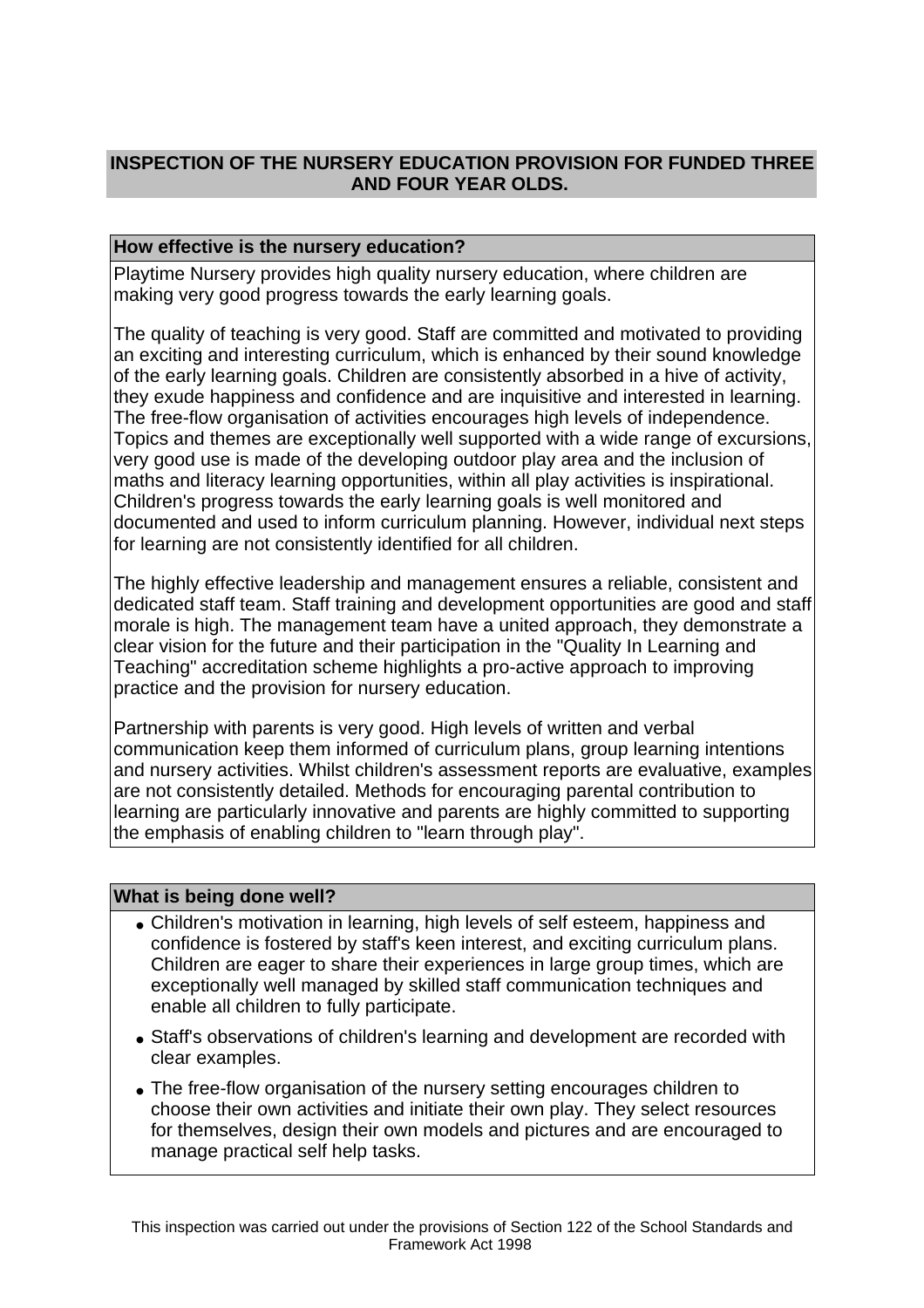- Very good outdoor play opportunities throughout the day, provide children with a high level of large motor challenges, fresh air and explorative activities.
- Staff have a comprehensive understanding of how children learn through play. Opportunities for children to experiment and develop their learning of maths and literacy are skilfully incorporated into a wide variety of activities, both indoors and outdoors.
- "Patch the dog'" provides an excellent resource to encourage discussion and parental contribution. Children take it in turns to take "Patch" home for weekends, on holidays and excursions with their families. Children and parents keep a detailed daily diary of his adventures, supported by pictures and photographs. His travels to far away countries positively enhances their knowledge and understanding of the world, community and the home lives of each other.
- Effective and supportive leadership ensures a consistent and motivated staff team.

#### **What needs to be improved?**

- the use of developmental observations to identify next steps for learning
- the content and consistency of developmental reports.

#### **What has improved since the last inspection?**

Not applicable. (First inspection of nursery education)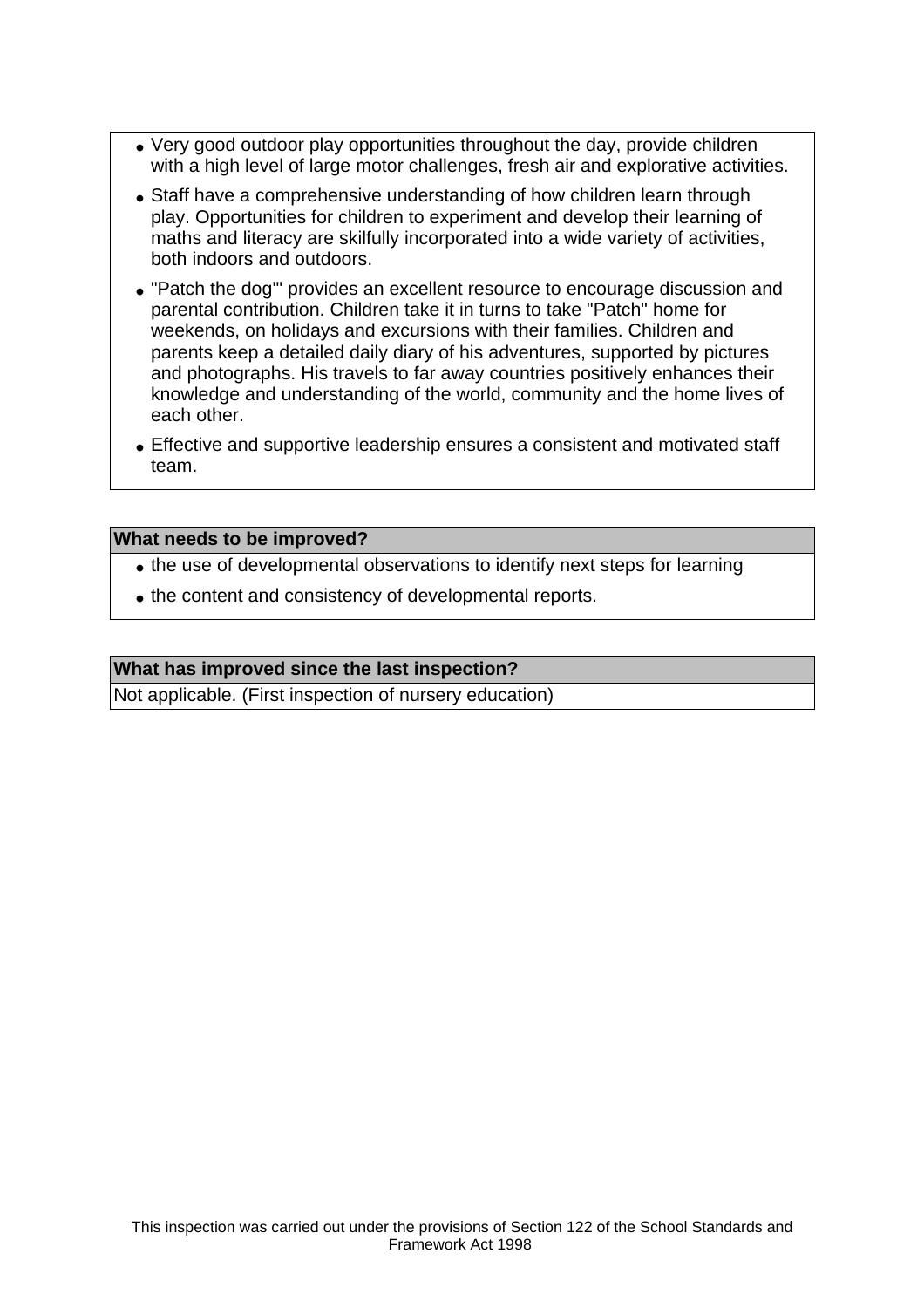# **SUMMARY OF JUDGEMENTS**

## **PERSONAL, SOCIAL AND EMOTIONAL DEVELOPMENT**

Judgement: Very Good

Children are brimming with excitement as they prepare for a trip to the theatre. They eagerly explore the contents of the programme and delight in sharing their knowledge of the safety rules for outings. Children's self esteem peeks when good behaviour is rewarded with being crowned "king of the castle" and when stuck with the challenge of working the cassette recorder, a queue of willing helpers are at hand. Children confidently attempt their own practical care and help themselves to resources.

# **COMMUNICATION, LANGUAGE AND LITERACY**

Judgement: Very Good

Children are exceptionally willing participants and absorb themselves in group story time. The festive season is used well by staff to encourage emergent writing, the children write present lists, send cards and the wealth of captions and labelling displayed around the nursery ensures their developing understanding of purposeful print. Children confidently share their weekend news to a large group and staff exploit opportunities to engage children in interesting and worthwhile discussions.

# **MATHEMATICAL DEVELOPMENT**

Judgement: Very Good

Children explore feet size with tape measures and identify the numerals displayed on the variety of clocks in Santa's workshop, showing times around the world. They squeal with delight, inspiring each other as they repeatedly try to balance scales with pebbles and weights and help each other to construct balanced models in the garden. Giant dice provide fun games and challenge children to identify higher and lower numbers. They count to high numbers and use number language in context.

# **KNOWLEDGE AND UNDERSTANDING OF THE WORLD**

Judgement: Very Good

Children search the globe to identify the North Pole and excitedly identify that "when you go up in an aeroplane to see Santa, the clock changes". Children were fascinated by the Chinese telephone box, when they visited China town and had fun experimenting with chopsticks. Learning of community roles is brought to life by visiting parents in their professional uniforms and the nursery's pro-active involvement in local community life. Children confidently operate programmable equipment.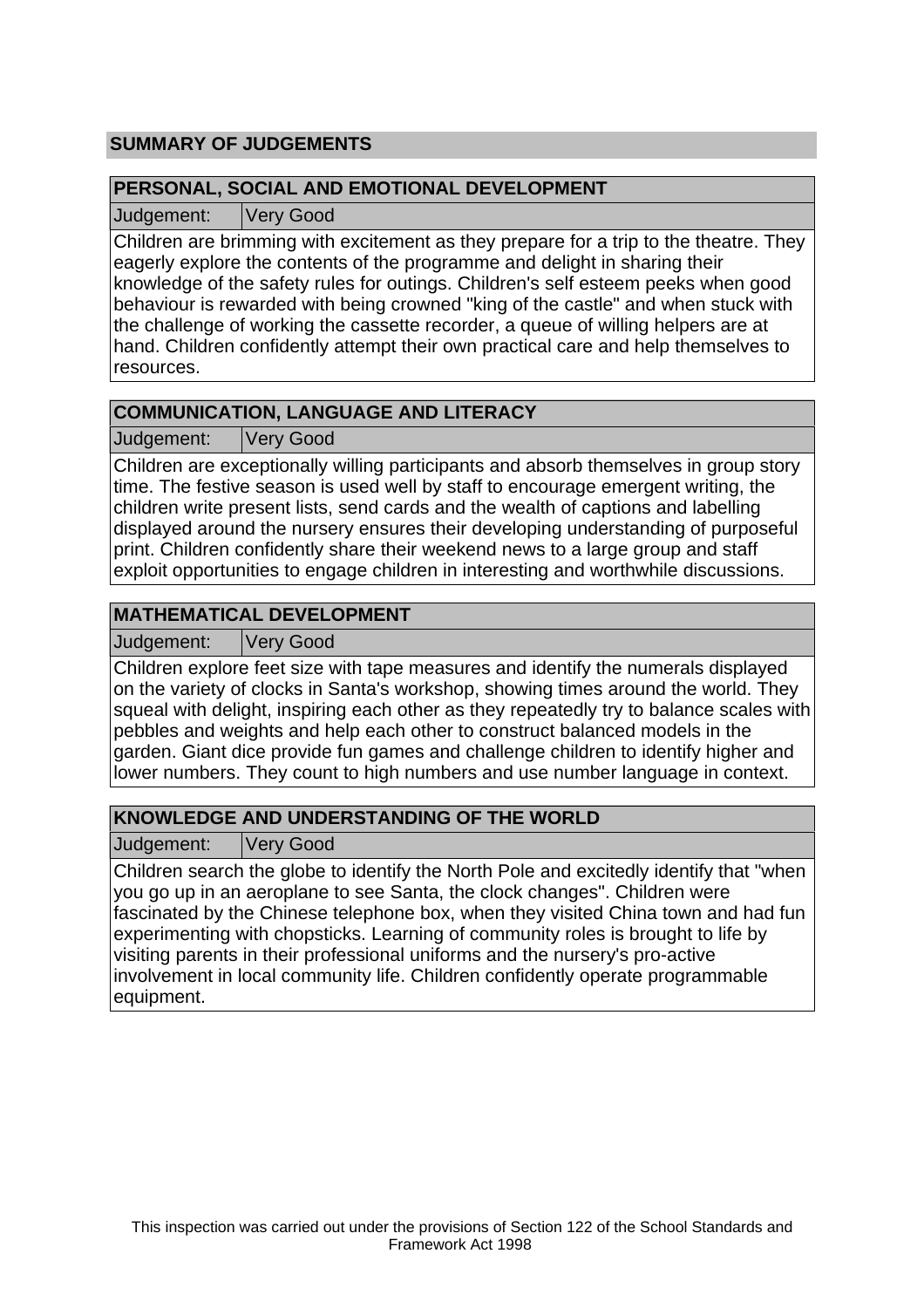# **PHYSICAL DEVELOPMENT**

Judgement: Very Good

The developing outdoor play area provides good all weather opportunities. The climbing frame challenges children's large motor skills and the wide range of other equipment enables fun and co-operative play. They delight in exploring the garden in the dark with torches, splashing in the rain with their umbrellas and laugh as their breath makes "smoke" in the cold. Small tools and construction are freely available and children use them with confidence and skill.

## **CREATIVE DEVELOPMENT**

Judgement: Very Good

Christmas puddings are described as "hard" and Turkey as "wet" as children experiment with taste and touch. When dressed as Santa or his Elf, they are absorbed with writing lists, using the work bench tools to mend toys and wrapping presents. Mary gently kisses baby Jesus, in nativity small world and elaborate presents and Christmas tree decorations are independently designed and created. Children are enthused by action songs and bells are eagerly shaken in time to "jingle bells".

**Children's spiritual, moral, social, and cultural development is fostered appropriately.**